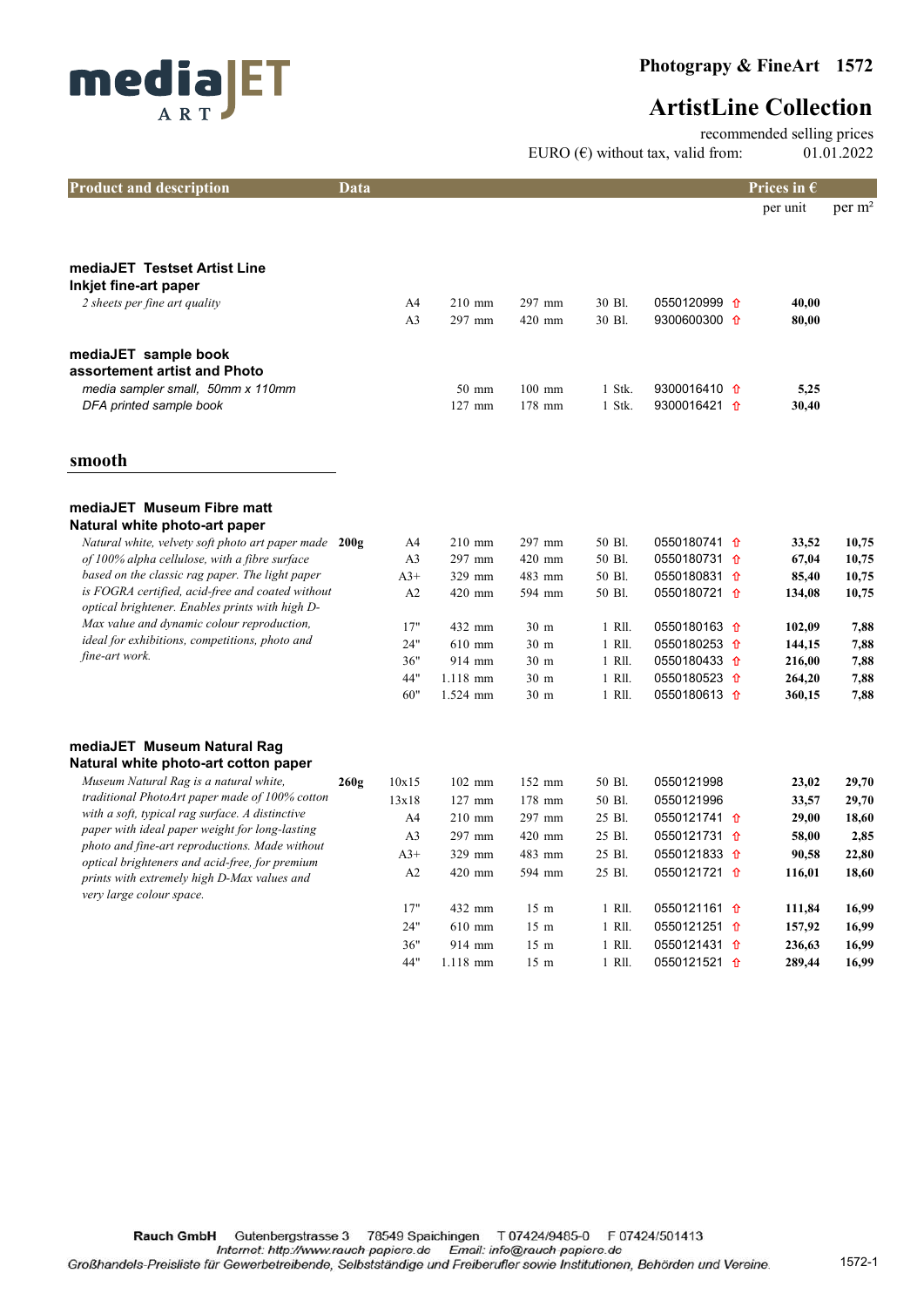

recommended selling prices

EURO  $(\epsilon)$  without tax, valid from: 01.01.2022

| <b>Product and description</b>                                                                      | Data |                |            |                 |        |                         | Prices in $\epsilon$ |                    |
|-----------------------------------------------------------------------------------------------------|------|----------------|------------|-----------------|--------|-------------------------|----------------------|--------------------|
|                                                                                                     |      |                |            |                 |        |                         | per unit             | per m <sup>2</sup> |
| mediaJET Museum Natural Smooth<br>Natural white photo-art cotton paper                              |      |                |            |                 |        |                         |                      |                    |
| Museum Natural Smooth, like Museum Natural                                                          | 310g | A4             | $210$ mm   | 297 mm          | 25 Bl. | 0550108740 1            | 35,06                | 22,49              |
| Rag, is a natural white, traditional PhotoArt                                                       |      | A <sub>3</sub> | 297 mm     | 420 mm          | 25 Bl. | 0550108730 1            | 70,12                | 22,49              |
| paper made of 100% cotton, a little heavier in                                                      |      | $A3+$          | 329 mm     | 483 mm          | 25 Bl. | 0550108835 1            | 93,13                | 23,44              |
| paper weight, with a soft surface and a little less,                                                |      | A2             | 420 mm     | 594 mm          | 25 Bl. | 0550108720 1            | 140,25               | 22,49              |
| rather reserved structure, for long-lasting photo<br>and fine-art reproductions with very high      |      | 17"            | 432 mm     | 15 <sub>m</sub> | 1 Rll. | 0550108161 1            | 123,12               | 19,00              |
| quality. Made without optical brighteners and                                                       |      | 24"            | $610$ mm   | 15 <sub>m</sub> | 1 RII. | 0550108251 <del>1</del> | 173,85               | 19,00              |
| acid-free, for valuable prints with extremely high                                                  |      | 36"            | 914 mm     | 15 <sub>m</sub> | 1 RII. | 0550108431 1            | 260,49               | 19,00              |
| D-Max values and perfect colour space.                                                              |      | 44"            | $1.118$ mm | 15 <sub>m</sub> | 1 RII. | 0550108521 1            | 318,63               | 19,00              |
|                                                                                                     |      | 60"            | $1.524$ mm | 15 <sub>m</sub> | 1 Rll. | 0550108611 1            | 434,34               | 19,00              |
|                                                                                                     |      | 64"            | $1.624$ mm | 15 <sub>m</sub> | 1 Rll. | 0550108631 <del>1</del> | 462,84               | 19,00              |
| mediaJET Museum White Smooth                                                                        |      |                |            |                 |        |                         |                      |                    |
| High white matt cotton paper                                                                        |      |                |            |                 |        |                         |                      |                    |
| Museum White Smooth is the slightly lighter                                                         | 300g | A <sub>4</sub> | $210$ mm   | 297 mm          | 25 Bl. | 0550165740 ↓            | 35,06                | 22,48              |
| addition to Museum Natural Smooth, also made                                                        |      | A <sub>3</sub> | 297 mm     | 420 mm          | 25 Bl. | 0550165730 ↓            | 70,12                | 22,48              |
| of 100% cotton, with a soft surface and subtle                                                      |      | $A3+$          | 329 mm     | 483 mm          | 25 Bl. | 0550165835 ↓            | 93,13                | 23,44              |
| paper texture. Low optical brighteners, acid-free<br>and therefore ideal for long-lasting photo and |      | A2             | 420 mm     | 594 mm          | 25 Bl. | 0550165720 ↓            | 140,25               | 22,49              |
| fine-art reproductions. Ideal for black/white                                                       |      | 17"            | 432 mm     | 15 <sub>m</sub> | 1 Rll. | 0550165161 ↓            | 123,12               | 19,00              |
| prints as the white tones are more natural and                                                      |      | 24"            | 610 mm     | 15 <sub>m</sub> | 1 RII. | 0550165251              | 173,85               | 19,00              |
| neutral due to the white paper. For premium                                                         |      | 36"            | 914 mm     | 15 <sub>m</sub> | 1 Rll. | 0550165431 1            | 260,49               | 19,00              |
| prints with extremely high D-Max value on                                                           |      | 44"            | $1.118$ mm | 15 <sub>m</sub> | 1 RII. | 0550165521 1            | 318,63               | 19,00              |
| genuine cotton paper.                                                                               |      | 60"            | 1.524 mm   | 15 <sub>m</sub> | 1 Rll. | 0550165611 1            | 434,34               | 19,00              |

### mediaJET PhotoArt White Matt Duo

| High white photo-art paper                      |      |       |          |          |        |                               |       |      |
|-------------------------------------------------|------|-------|----------|----------|--------|-------------------------------|-------|------|
| Matt coated, elegant presentation paper with a  | 230g | A4    | $210$ mm | $297$ mm | 50 BL  | 0550190742 $\hat{\textbf{n}}$ | 18.05 | 5.79 |
| modern, special inkjet coating. This snow-white |      | A3    | $297$ mm | $420$ mm | 50 Bl. | 0550190732 $\hat{\mathbf{n}}$ | 33.05 | 5,30 |
| paper surface enables exceptional printing on   |      | $A3+$ | 329 mm   | $483$ mm | 50 Bl. | 0550190832 $\hat{\mathbf{n}}$ | 43.66 | 5.49 |
| the front and back in very high resolution and  |      | A2    | $420$ mm | 594 mm   | 50 BL  | 0550190721 $\hat{\mathbf{n}}$ | 68,54 | 5,49 |
| image sharpness. Ideal for high-contrast photo  |      |       |          |          |        |                               |       |      |
| reproductions and double-sided image            |      |       |          |          |        |                               |       |      |
| reproduction on a unique inkjet paper.          |      |       |          |          |        |                               |       |      |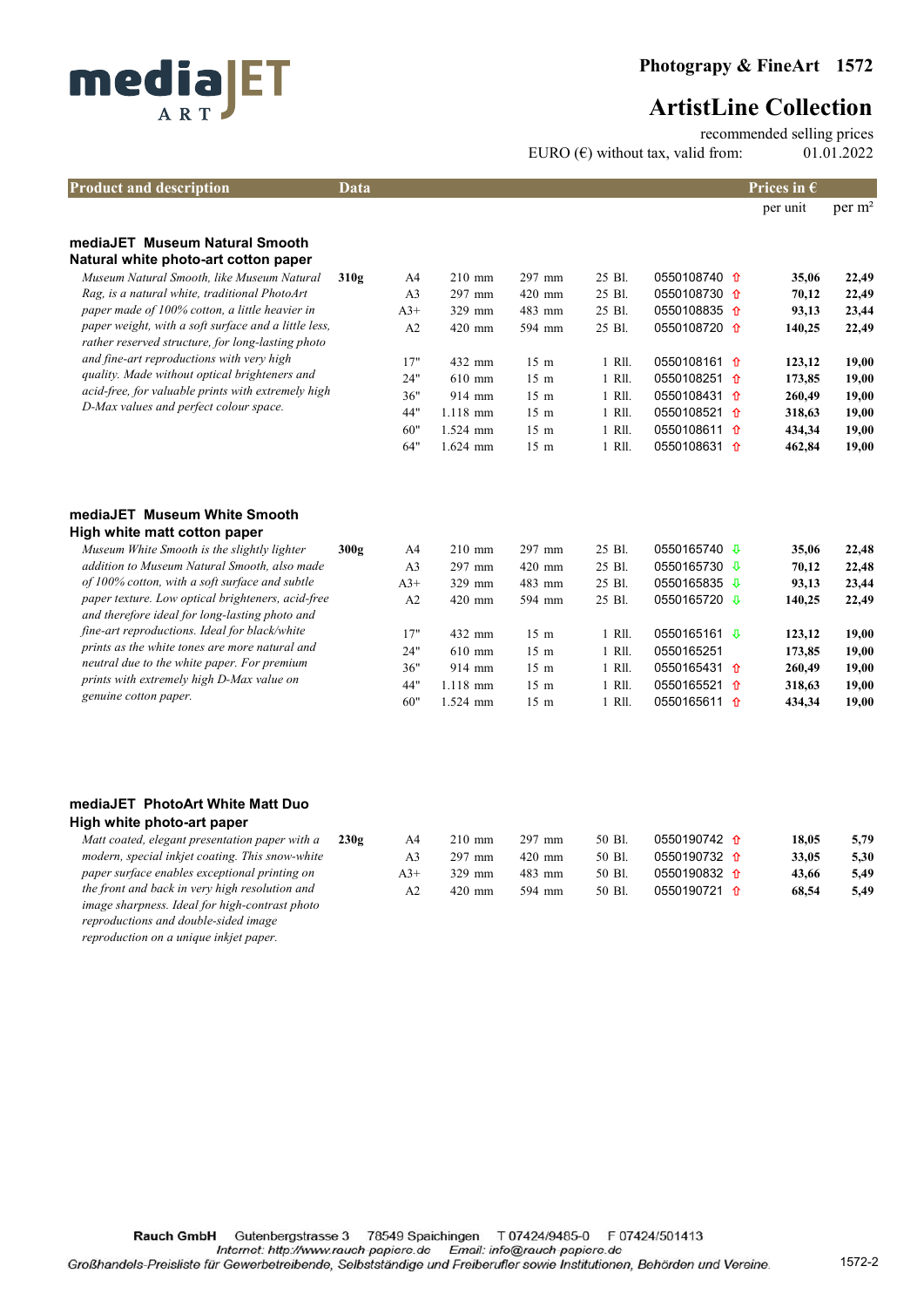

recommended selling prices

EURO  $(\epsilon)$  without tax, valid from: 01.01.2022

| <b>Product and description</b>                    | Data |                |            |                 |        |                               | Prices in $\epsilon$ |             |
|---------------------------------------------------|------|----------------|------------|-----------------|--------|-------------------------------|----------------------|-------------|
|                                                   |      |                |            |                 |        |                               | per unit             | $per \, m2$ |
| mediaJET Litho Archiv Matt                        |      |                |            |                 |        |                               |                      |             |
| Warm white matte inkjet paper                     |      |                |            |                 |        |                               |                      |             |
| Warm white, matt coated inkjet paper with an      | 230g | A4             | $210$ mm   | 297 mm          | 50 Bl. | 0550104740 1                  | 15,91                | 5,10        |
| absolutely velvety surface, ideal as a cost-      |      | A <sub>3</sub> | $297$ mm   | $420$ mm        | 50 Bl. | 0550104730 $\hat{\textbf{n}}$ | 31,82                | 5,10        |
| effective alternative to smooth artist papers.    |      | $A3+$          | 329 mm     | 483 mm          | 50 Bl. | 0550104835 $\hat{\textbf{n}}$ | 40,54                | 5,10        |
| Excellent image carrier for valuable and          |      | A <sub>2</sub> | $420$ mm   | 594 mm          | 50 Bl. | 0550104720 <del>0</del>       | 63,65                | 5,10        |
| archival photo posters, trade fair graphics,      | 3"   | 17"            | 432 mm     | 30 <sub>m</sub> | 1 RII. | 0550134163 $\hat{\textbf{n}}$ | 37,03                | 2,86        |
| <i>advertising posters, visualisations in</i>     | 3"   | 24"            | $610$ mm   | $5 \text{ m}$   | 1 Rll. | 0550134250 <del>0</del>       | 16,71                | 5,48        |
| architecture and technology. Special inkjet layer |      | 24"            | $610$ mm   | 30 <sub>m</sub> | 1 Rll. | 0550104253 $\hat{\textbf{n}}$ | 52,28                | 2,86        |
| enables high-quality, archival image output with  | 211  | 24"            | $610$ mm   | 30 <sub>m</sub> | 1 Rll. | 0550134253 $\hat{\textbf{n}}$ | 52,28                | 2,86        |
| very high colour space and excellent D-Max        |      | 36"            | 914 mm     | 30 <sub>m</sub> | 1 Rll. | 0550104433 $\hat{\textbf{n}}$ | 78,34                | 2,86        |
| values.                                           | 3"   | 36"            | 914 mm     | 30 <sub>m</sub> | 1 RII. | 0550134433 $\hat{\textbf{n}}$ | 78,34                | 2,86        |
|                                                   | 3"   | 42"            | $1.067$ mm | 30 <sub>m</sub> | 1 RII. | 0550134513 $\hat{\textbf{n}}$ | 91,45                | 2,86        |
|                                                   | 3"   | 44"            | $1.118$ mm | 30 <sub>m</sub> | 1 RII. | 0550134523 <del>1</del>       | 95,82                | 2,86        |
|                                                   |      | 60"            | 1.524 mm   | 30 <sub>m</sub> | 1 Rll. | 0550104613 $\hat{\textbf{n}}$ | 130,62               | 2,86        |
|                                                   | 3"   | 60"            | 1.524 mm   | 30 <sub>m</sub> | 1 Rll. | 0550134613 $\hat{\textbf{n}}$ | 130,62               | 2,86        |

#### mediaJET Litho White Matt White matte inkjet paper

| Litho White Matt is the perfect complement to     | 230g | A4             | $210 \text{ mm}$ | $297$ mm        | 50 Bl. | 0550107740 $\hat{\mathbf{u}}$ | 17.56  | 5,63 |
|---------------------------------------------------|------|----------------|------------------|-----------------|--------|-------------------------------|--------|------|
| "Litho Archival Matt", slightly brighter in paper |      | A <sub>3</sub> | $297$ mm         | $420$ mm        | 50 Bl. | $0550107730 \text{ }$         | 35,12  | 5,63 |
| white with the same absolutely velvety soft       |      | $A3+$          | $329$ mm         | 483 mm          | 50 Bl. | $0550107835$ <del>1</del>     | 44,73  | 5,63 |
| surface, ideal as a cost-effective alternative to |      | A <sub>2</sub> | $420$ mm         | 594 mm          | 50 Bl. | 0550107720 $\hat{\mathbf{n}}$ | 70.23  | 5,63 |
| smooth artist papers. Excellent image carrier for |      |                | $300$ mm         | 30 <sub>m</sub> | 1 RII. | 0550107143 $\hat{\textbf{n}}$ | 36.02  | 4,00 |
| valuable and archival photo posters, trade fair   |      | 17"            | $432$ mm         | 30 <sub>m</sub> | 1 R11. | 0550107163 $\hat{\mathbf{n}}$ | 41.14  | 3.17 |
| graphics, advertising posters, visualisations.    |      | 24"            | $610$ mm         | 5m              | - R11. | 0550107250 $\hat{\mathbf{n}}$ | 17.68  | 5,80 |
| Special inkjet layer enables premium, archival    |      | 24"            | $610$ mm         | 30 <sub>m</sub> | - R11. | 0550107253 $\hat{\textbf{n}}$ | 58.08  | 3,17 |
| image output with very high colour space and      |      | 36"            | $914$ mm         | 30 <sub>m</sub> | . R11. | 0550107433 $\hat{\mathbf{n}}$ | 87,03  | 3.17 |
| excellent D-Max values.                           |      | 44"            | $.118$ mm        | 30 <sub>m</sub> | - R11. | 0550107523 $\hat{\mathbf{n}}$ | 106.46 | 3.17 |
|                                                   |      |                |                  |                 |        |                               |        |      |

### mediaJET PhotoArt White Satin Fourdrinier photo-art inkjet paper

| This PhotoArt paper full of character with a                                               | 270g | 10x15          | $102$ mm   | $152 \text{ mm}$ | 50 Bl.   | 0550140998 $\hat{\mathbf{n}}$ |   | 30.04  | 38,75 |
|--------------------------------------------------------------------------------------------|------|----------------|------------|------------------|----------|-------------------------------|---|--------|-------|
| pleasantly grippy rag surface is bright white,                                             |      | 13x18          | $127$ mm   | $178$ mm         | 50 Bl.   | 0550140996 $\hat{\mathbf{n}}$ |   | 43.80  | 38,75 |
| with little optical brightener and made of 100%                                            |      | A4             | $210$ mm   | 297 mm           | 25 Bl.   | 0550140740 $\hat{\mathbf{n}}$ |   | 31,96  | 20,49 |
| $\alpha$ -cellulose. Printed surfaces, such as photos,                                     |      | A <sub>3</sub> | $297$ mm   | $420$ mm         | 25 Bl.   | 0550140730 $\hat{\mathbf{n}}$ |   | 63.91  | 20,49 |
| graphics and drawings, are reproduced with a                                               |      | $A3+$          | 329 mm     | $483$ mm         | 25 Bl.   | $0550140835$ 1                |   | 84.38  | 21,24 |
| silk-matt effect; unprinted surfaces remain<br>unobtrusively matt. This paper opens up new |      | A <sub>2</sub> | $420$ mm   | 594 mm           | 25 Bl.   | 0550140720 $\hat{\mathbf{u}}$ |   | 123,17 | 19,75 |
| possibilities for photographers and artists and                                            |      | 17"            | 432 mm     | $15 \text{ m}$   | 1 RII.   | 0550140161 $\hat{\mathbf{n}}$ |   | 102.64 | 15,84 |
| gives the print brilliance and dynamism.                                                   |      | 24"            | $610$ mm   | $15 \text{ m}$   | $1$ RII. | 0550140251 $\hat{\mathbf{n}}$ |   | 137,31 | 15,01 |
|                                                                                            |      | 36"            | $914$ mm   | $15 \text{ m}$   | 1 Rll.   | 0550140431 <del>1</del>       |   | 205.74 | 15,01 |
|                                                                                            |      | 44"            | $1.118$ mm | $15 \text{ m}$   | 1 R11.   | 0550140521                    | ୀ | 251.66 | 15.01 |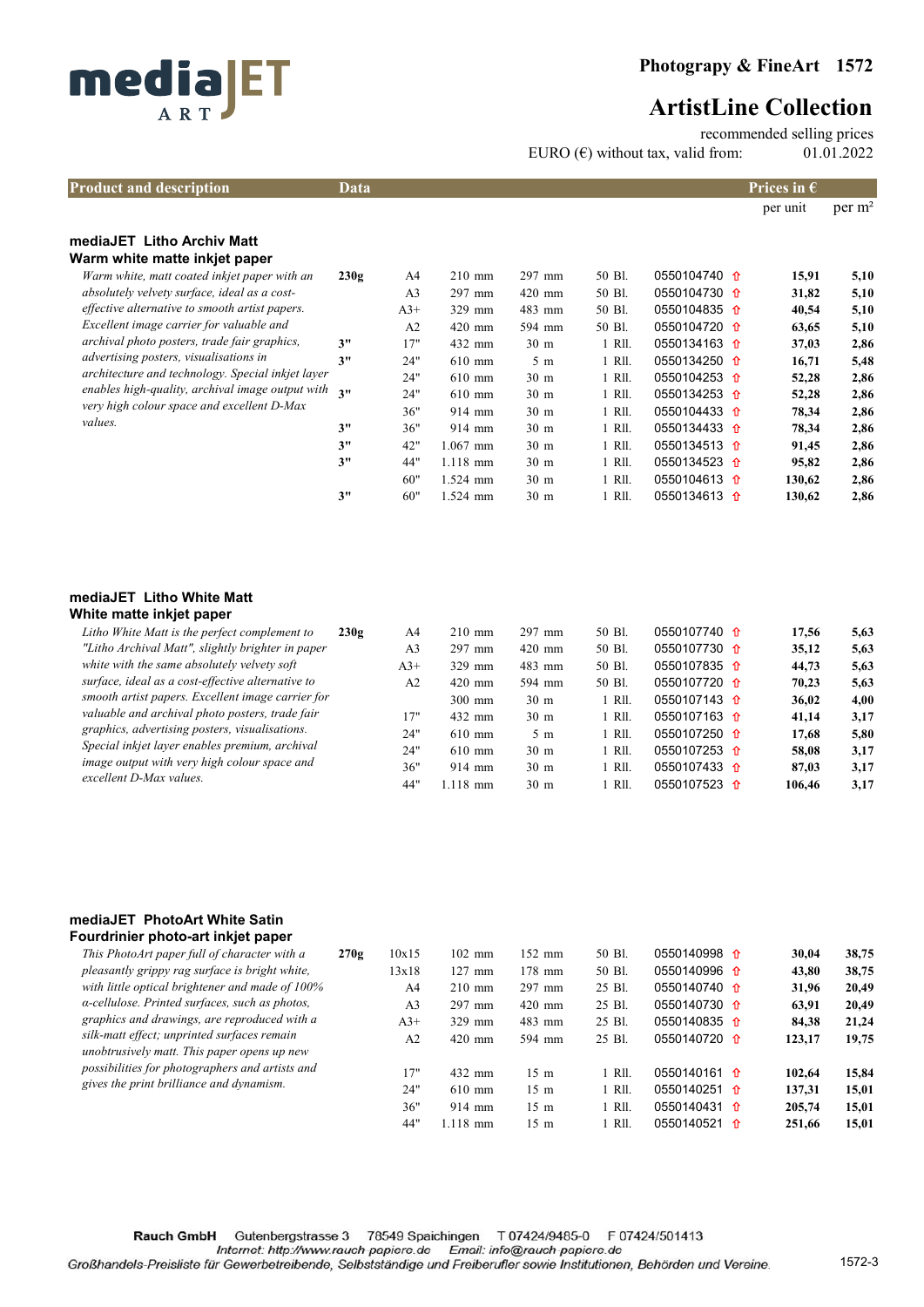



recommended selling prices

EURO ( $\epsilon$ ) without tax, valid from: 01.01.2022

| <b>Product and description</b>                       | Data |                |                  |            |        |                               | Prices in $\epsilon$ |             |
|------------------------------------------------------|------|----------------|------------------|------------|--------|-------------------------------|----------------------|-------------|
|                                                      |      |                |                  |            |        |                               | per unit             | $per \, m2$ |
| mediaJET Photo Board<br>Matt photo and poster board  |      |                |                  |            |        |                               |                      |             |
| Strong photo & fine-art cardboard, premium           | 680g | A4             | $210 \text{ mm}$ | $297$ mm   | 15 Bl. | $0550110740$ <del>t</del>     | 19.12                | 20.44       |
| matt coated, with a special soft matt inkjet         |      | $A3+$          | $329$ mm         | $483$ mm   | 15 Bl. | $0550110835$ <del>0</del>     | 48.71                | 20,44       |
| coating, for an absolutely reflection-free image     |      | A <sub>2</sub> | $420$ mm         | 594 mm     | 15 Bl. | $0550110720$ <del>t</del>     | 76.48                | 20,44       |
| reproduction, optimised flatness due to printable    |      |                | $600$ mm         | $800$ mm   | 10 Bl. | 0550110930 $\hat{\textbf{n}}$ | 102,59               | 21,37       |
| reverse side coating. No more mounting<br>necessary. |      |                | $800$ mm         | $1.200$ mm | 10 Bl. | 0550110920 $\hat{\textbf{n}}$ | 205,17               | 21,37       |

### glossy

### mediaJET PhotoArt White Baryta Gloss photo-art paper

| A natural white classic among the traditional                                               | 310g | A4             | $210$ mm   | $297$ mm       | 25 Bl. | 0550150740                    | 27.53  | 17,66 |
|---------------------------------------------------------------------------------------------|------|----------------|------------|----------------|--------|-------------------------------|--------|-------|
| photo papers. With typical baryte paper gloss                                               |      | A <sub>3</sub> | $297$ mm   | $420$ mm       | 25 Bl. | 0550150730 $\hat{\textbf{n}}$ | 54,24  | 17.39 |
| and discreet surface texture, without optical                                               |      | $A3+$          | $329$ mm   | 483 mm         | 25 Bl. | 0550150835 $\hat{\textbf{n}}$ | 72.83  | 18,33 |
| brightener, produced lignin and acid-free.<br>Provides the user with age-resistant portrait |      | A <sub>2</sub> | $420$ mm   | 594 mm         | 25 Bl. | 0550150720 <del>0</del>       | 108,48 | 17.39 |
| prints with great colour depth, high tonal range                                            |      | 17"            | 432 mm     | $15 \text{ m}$ | - R11. | $0550150161$ <del>t</del>     | 106.51 | 16,44 |
| and excellent image sharpness. Recommended                                                  |      | 24"            | $610$ mm   | $15 \text{ m}$ | - R11. | 0550150251 1                  | 139.10 | 15.20 |
| especially for black/white prints with absolutely                                           |      | 36"            | 914 mm     | $15 \text{ m}$ | - R11. | 0550150431 $\hat{\textbf{n}}$ | 208,43 | 15,20 |
| high D-max values.                                                                          |      | 44"            | $1.118$ mm | $15 \text{ m}$ | - R11. | 0550150521 1                  | 254,95 | 15.20 |
|                                                                                             |      | 50"            | $.270$ mm  | $15 \text{ m}$ | - R11. | 0550150561 $\hat{\mathbf{n}}$ | 289.61 | 15,20 |
|                                                                                             |      | 60"            | .524 mm    | $15 \text{ m}$ | - R11. | 0550150611 <del>1</del>       | 347.53 | 15.20 |

### mediaJET Museum Natural Silk Silk-gloss photo-art paper

| A genuine fine-art cotton paper combined with       | 300g | A4    | $210$ mm   | 297 mm         | 25 Bl. | 0550125740 $\hat{\textbf{n}}$ | 34.62  | 22,20 |
|-----------------------------------------------------|------|-------|------------|----------------|--------|-------------------------------|--------|-------|
| the typical pearl surface of a classic photo        |      | A3    | 297 mm     | $420$ mm       | 25 Bl. | 0550125730 $\hat{\textbf{n}}$ | 69.24  | 22,20 |
| paper. This natural white paper is lignin-free,     |      | $A3+$ | 329 mm     | $483$ mm       | 25 Bl. | $0550125835$ 1                | 99.24  | 24,98 |
| acid-free and produced without brighteners and      |      | A2    | $420$ mm   | 594 mm         | 25 Bl. | $0550125720$ <del>0</del>     | 138,49 | 22,20 |
| is therefore ideal for long-lasting, archival photo |      |       |            |                |        |                               |        |       |
| and fine-art reproductions with great colour        |      | 17"   | 432 mm     | $15 \text{ m}$ | 1 RII. | $0550125161$ <del>0</del>     | 123.62 | 19,08 |
| depth, high tonal range and excellent image         |      | 24"   | $610$ mm   | $15 \text{ m}$ | 1 Rll. | 0550125251 $\hat{\textbf{n}}$ | 163,26 | 17.84 |
| sharpness. This FOGRA-certified paper with a        |      | 36"   | $914$ mm   | $15 \text{ m}$ | 1 RII. | 0550125431 $\hat{\textbf{n}}$ | 244.62 | 17.84 |
| pleasant feel is particularly recommended for       |      | 44"   | $1.118$ mm | $15 \text{ m}$ | 1 Rll. | 0550125521 $\hat{\textbf{n}}$ | 299,22 | 17.84 |
| black/white prints with an extremely high D-Max     |      | 60"   | .524 mm    | $15 \text{ m}$ | 1 Rll. | 0550125611 <del>1</del>       | 407.88 | 17.84 |
| value.                                              |      | 64"   | $1.624$ mm | $15 \text{ m}$ | - R11. | $0550125631$ <del>t</del>     | 434,64 | 17,84 |
|                                                     |      |       |            |                |        |                               |        |       |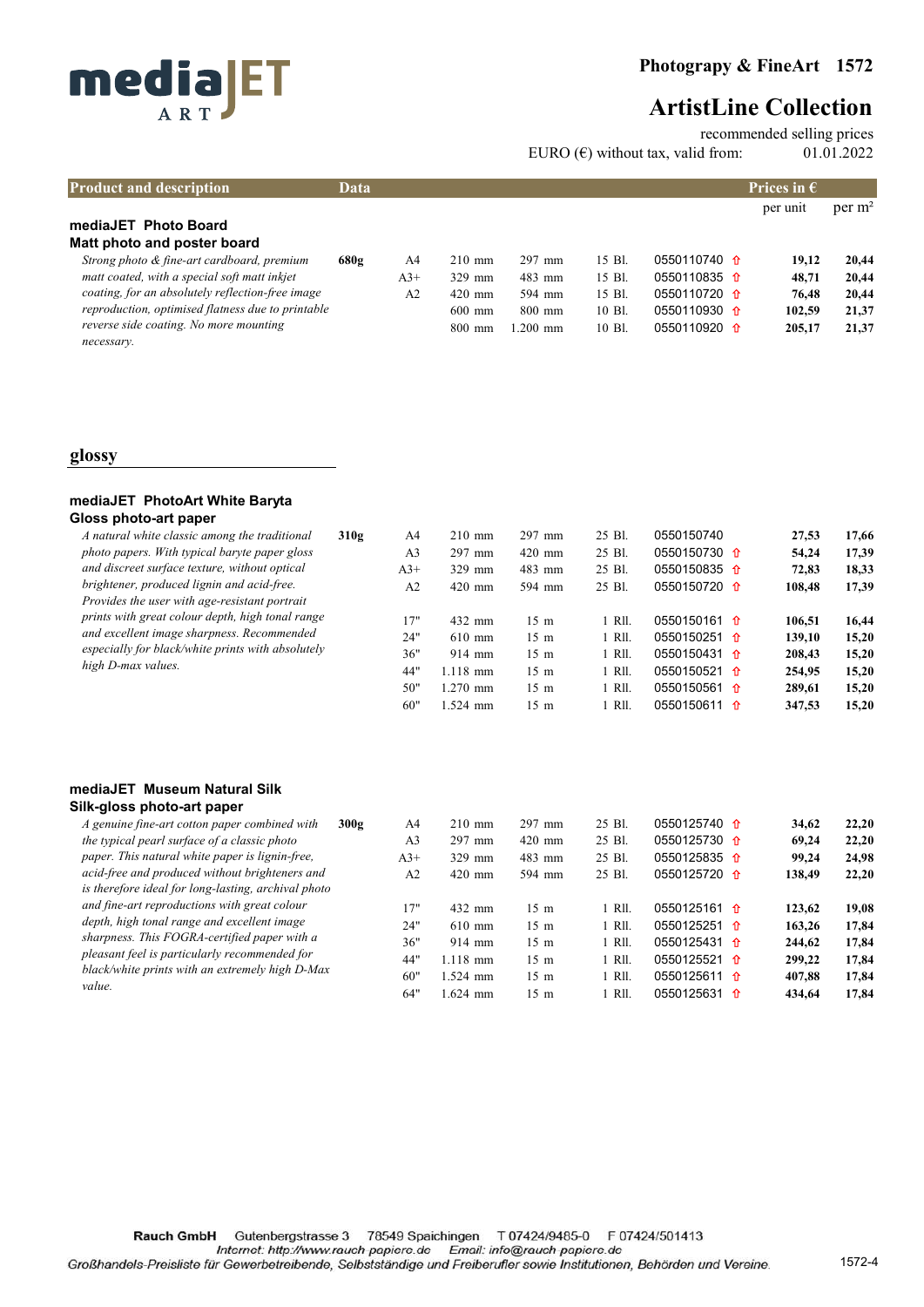

recommended selling prices EURO  $(\epsilon)$  without tax, valid from: 01.01.2022

| <b>Product and description</b> | Data | <b>Prices in <math>\epsilon</math></b> |
|--------------------------------|------|----------------------------------------|
|--------------------------------|------|----------------------------------------|

per unit per m²

### textured

| mediaJET Museum Natural Velvet<br>Velvety soft fine-art cotton paper                                |      |                |            |                 |        |                               |    |        |       |
|-----------------------------------------------------------------------------------------------------|------|----------------|------------|-----------------|--------|-------------------------------|----|--------|-------|
| Museum Natural Velvet is ideal when a soft,                                                         | 300g | 10x15          | $102$ mm   | $152$ mm        | 50 Bl. | 0550002998 $\hat{\mathbf{n}}$ |    | 30,45  | 39,28 |
| clear texture is desired for a perfect overall                                                      |      | 13x18          | $127$ mm   | 178 mm          | 50 Bl. | 0550002996 1                  |    | 44,40  | 39,28 |
| picture. This very beautiful, natural white 100%                                                    |      | A <sup>4</sup> | $210$ mm   | 297 mm          | 25 Bl. | 0550002740 1                  |    | 37,50  | 24,05 |
| cotton paper has a special acid-free coating,                                                       |      | A <sub>3</sub> | 297 mm     | $420$ mm        | 25 Bl. | 0550002730 1                  |    | 75,00  | 24,05 |
| without optical brighteners, which allows                                                           |      | $A3+$          | 329 mm     | 483 mm          | 25 Bl. | 0550002835 <del>1</del>       |    | 105,10 | 26,46 |
| premium art prints with an increased colour<br>range and high D-Max. This subtle paper has an       |      | A2             | 420 mm     | 594 mm          | 25 Bl. | 0550002720 1                  |    | 150,00 | 24,05 |
| even clearer rag surface than Museum Natural                                                        |      | 17"            | 432 mm     | 15 <sub>m</sub> | 1 RII. | 0550002161 <del>1</del>       |    | 127,01 | 19,60 |
| Rag.                                                                                                |      | 24"            | $610$ mm   | 15 <sub>m</sub> | 1 RII. | 0550002251 1                  |    | 179,34 | 19,60 |
|                                                                                                     |      | 36"            | 914 mm     | 15 <sub>m</sub> | 1 RII. | 0550002431 1                  |    | 268,72 | 19,60 |
|                                                                                                     |      | 44"            | $1.118$ mm | 15 <sub>m</sub> | 1 RII. | 0550002521 <del>1</del>       |    | 328,69 | 19,60 |
|                                                                                                     |      | 60"            | $1.524$ mm | 15 <sub>m</sub> | 1 Rll. | 0550002611 <del>1</del>       |    | 448,06 | 19,60 |
|                                                                                                     |      | 64"            | $1.624$ mm | 15 <sub>m</sub> | 1 Rll. | 0550002631 <del>1</del>       |    | 477,46 | 19,60 |
| mediaJET Museum Rag Textured<br>Lightly textured fine-art cotton paper                              |      |                |            |                 |        |                               |    |        |       |
| The Museum Rag Textured is a natural white                                                          | 310g | A4             | $210$ mm   | 297 mm          | 25 Bl. | 0550004740 <del>0</del>       |    | 37,31  | 23,93 |
| fine-art paper with a slightly structured                                                           |      | A <sub>3</sub> | 297 mm     | 420 mm          | 25 Bl. | 0550004730 <del>1</del>       |    | 74,61  | 23,93 |
| watercolour surface made of 100% cotton, acid-                                                      |      | $A3+$          | 329 mm     | 483 mm          | 25 Bl. | 0550004835 $\hat{\mathbf{n}}$ |    | 99,42  | 25,03 |
| free, with hardly any optical brighteners. The<br>very beautiful, unobtrusive yet full-of-character |      | A2             | 420 mm     | 594 mm          | 25 Bl. | 0550004720 位                  |    | 149,22 | 23,93 |
| surface is ideal for art prints and reproductions                                                   |      | 24"            | $610$ mm   | 15 <sub>m</sub> | 1 RII. | 0550004251 <del>1</del>       |    | 177,33 | 19,38 |
| of lithographs with a high D-Max and large                                                          |      | 36"            | 914 mm     | 15 <sub>m</sub> | 1 Rll. | 0550004431                    | ෑ∩ | 265,70 | 19,38 |
| colour gamut. It is an ideal complement to the                                                      |      | 44"            | $1.118$ mm | 15 <sub>m</sub> | 1 Rll. | 0550004521 <del>1</del>       |    | 325,00 | 19,38 |
| strikingly structured Museum Watercolor.                                                            |      | 60"            | $1.524$ mm | 15 <sub>m</sub> | 1 RII. | 0550004611 <del>1</del>       |    | 443,03 | 19,38 |

#### mediaJET Museum Watercolor Natural white fine-art watercolour paper

| 310g | A4                                                                                                                                                   | $210$ mm   | 297 mm         | 25 Bl. |  | 41.20                                                                                                                                                                                                                                                                        | 26,42 |
|------|------------------------------------------------------------------------------------------------------------------------------------------------------|------------|----------------|--------|--|------------------------------------------------------------------------------------------------------------------------------------------------------------------------------------------------------------------------------------------------------------------------------|-------|
|      | A <sub>3</sub>                                                                                                                                       | $297$ mm   | $420$ mm       | 25 Bl. |  | 82.40                                                                                                                                                                                                                                                                        | 26,42 |
|      | $A3+$                                                                                                                                                | $329$ mm   | $483$ mm       | 25 Bl. |  | 116.43                                                                                                                                                                                                                                                                       | 29,31 |
|      | A2                                                                                                                                                   | $420$ mm   | 594 mm         | 25 Bl. |  | 164,81                                                                                                                                                                                                                                                                       | 26,42 |
|      |                                                                                                                                                      |            |                |        |  |                                                                                                                                                                                                                                                                              |       |
|      | 17"                                                                                                                                                  | 432 mm     | $15 \text{ m}$ | - R11. |  | 137.64                                                                                                                                                                                                                                                                       | 21,24 |
|      | 24"                                                                                                                                                  | $610$ mm   | $15 \text{ m}$ | R11.   |  | 194.35                                                                                                                                                                                                                                                                       | 21,24 |
|      | 36"                                                                                                                                                  | $914$ mm   | $15 \text{ m}$ | 1 R11. |  | 291.20                                                                                                                                                                                                                                                                       | 21,24 |
|      | 44"                                                                                                                                                  | $1.118$ mm | $15 \text{ m}$ | l R11. |  | 356,19                                                                                                                                                                                                                                                                       | 21,24 |
|      | 60"                                                                                                                                                  | $1.524$ mm | $15 \text{ m}$ | - R11. |  | 485.55                                                                                                                                                                                                                                                                       | 21.24 |
|      | Natural Willte Illie-art WaterColour paper<br>matched coating without optical brightener, free<br>of lignin and acid, long-lasting art reproductions |            |                |        |  | 0550003740 $\hat{\mathbf{n}}$<br>$0550003730$ <del>t</del><br>0550003835 $\hat{\mathbf{n}}$<br>0550003720 1<br>0550003161 $\hat{\textbf{n}}$<br>0550003251 $\hat{\textbf{n}}$<br>0550003431 $\hat{\mathbf{n}}$<br>0550003521 $\hat{\mathbf{n}}$<br>$0550003611$ <del>t</del> |       |